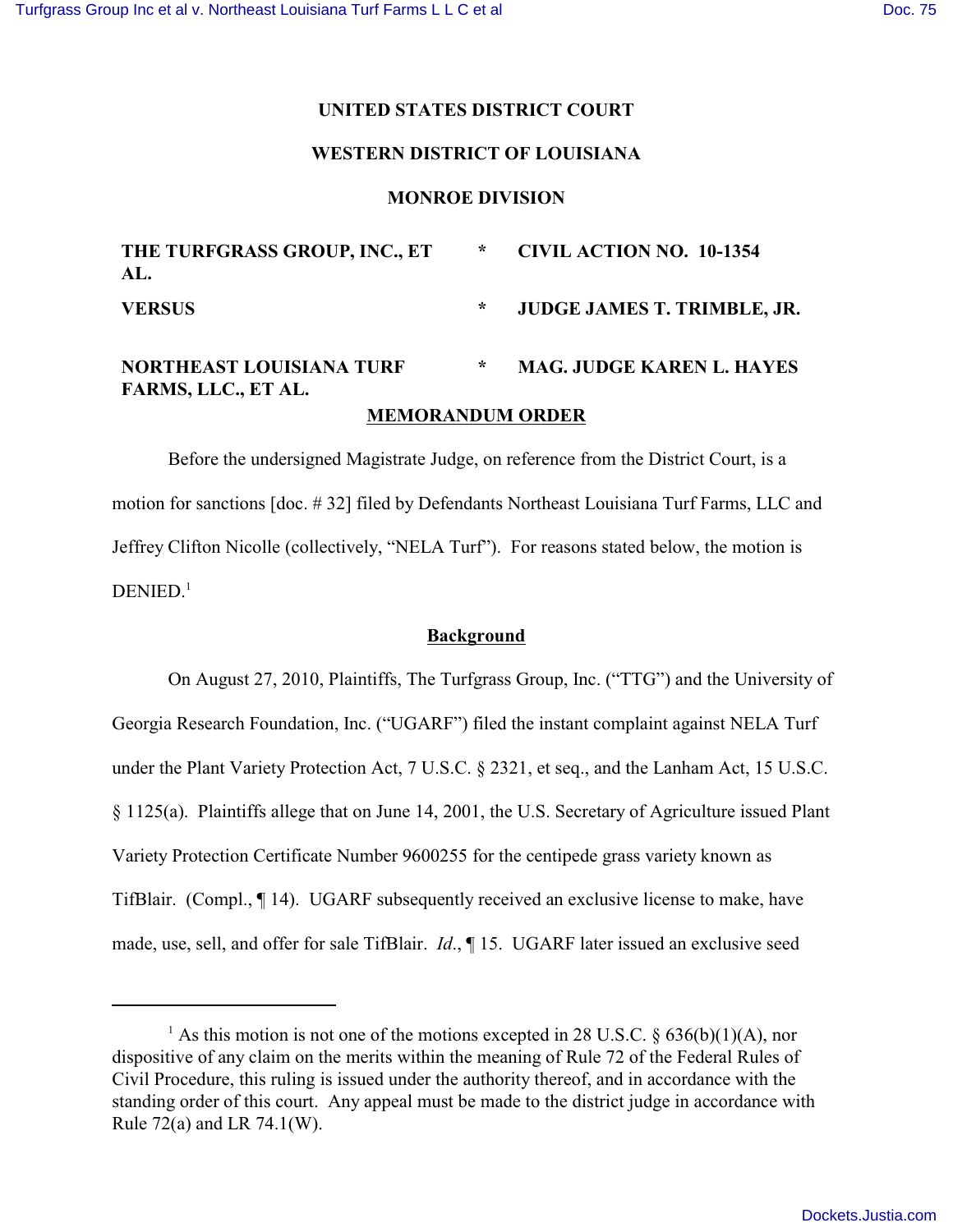supply and sublicense agreement to TTG for Plant Variety Protection Certificate Number 9600255, i.e., TifBlair. *Id*., ¶ 16. Plaintiffs further allege that by virtue of the PVPA Certificate and the licenses, TifBlair can be grown, offered for sale, marketed or sold only by or with TTG's permission in accordance with the Plant Variety Protection Act. *Id*., ¶ 19. Plaintiffs contend that NELA Turf violated various provisions of the PVPA and the Lanham Act by marketing and selling TifBlair without authorization, licensing, requisite labeling, etc.

Plaintiffs discovered NELA Turf's alleged unlawful practices through the efforts of an undercover investigator, Zelotis Wofford, Jr., who worked exclusively at the behest of the Nolan Law Group, PLLC. (Pl. Opp. Memo., pg. 8). On various dates in 2009-2010, Wofford posed as a customer and questioned personnel at NELA Turf concerning the purchase of centipede grass, and the TifBlair variety in particular. *See* M/Sanctions, pgs. 2-4. Wofford surreptitiously captured the encounters via audio recording. *Id*.

On May 2, 2013, NELA Turf filed the instant motion for sanctions which seeks to exclude from evidence the surveillance tapes and testimony of Zelotis Wofford. Plaintiffs filed their opposition to the motion for sanctions on August 12, 2013. On October 15, 2013, the undersigned issued an order requiring the parties to submit memoranda addressing

- 1) whether Zelotis Wofford, Jr., was required to be registered and licensed pursuant to the [Louisiana Private Investigators Law] for purposes of the evidence obtained in this case; and
- 2) if so, and assuming that Wofford was not so registered or licensed, whether the proper remedy for violation of the law is exclusion of all evidence obtained in violation of the law, and/or imposition of sanctions (including, but not limited to disqualification) against Plaintiffs' counsel and his firm for potential violations of Rules 3.3 and 8.4(a)-(d) of the Louisiana Rules of Professional Conduct. (Oct. 15, 2013, Order [doc. # 69]).

The parties filed their responses complied on October 29, 2013. The matter is now before the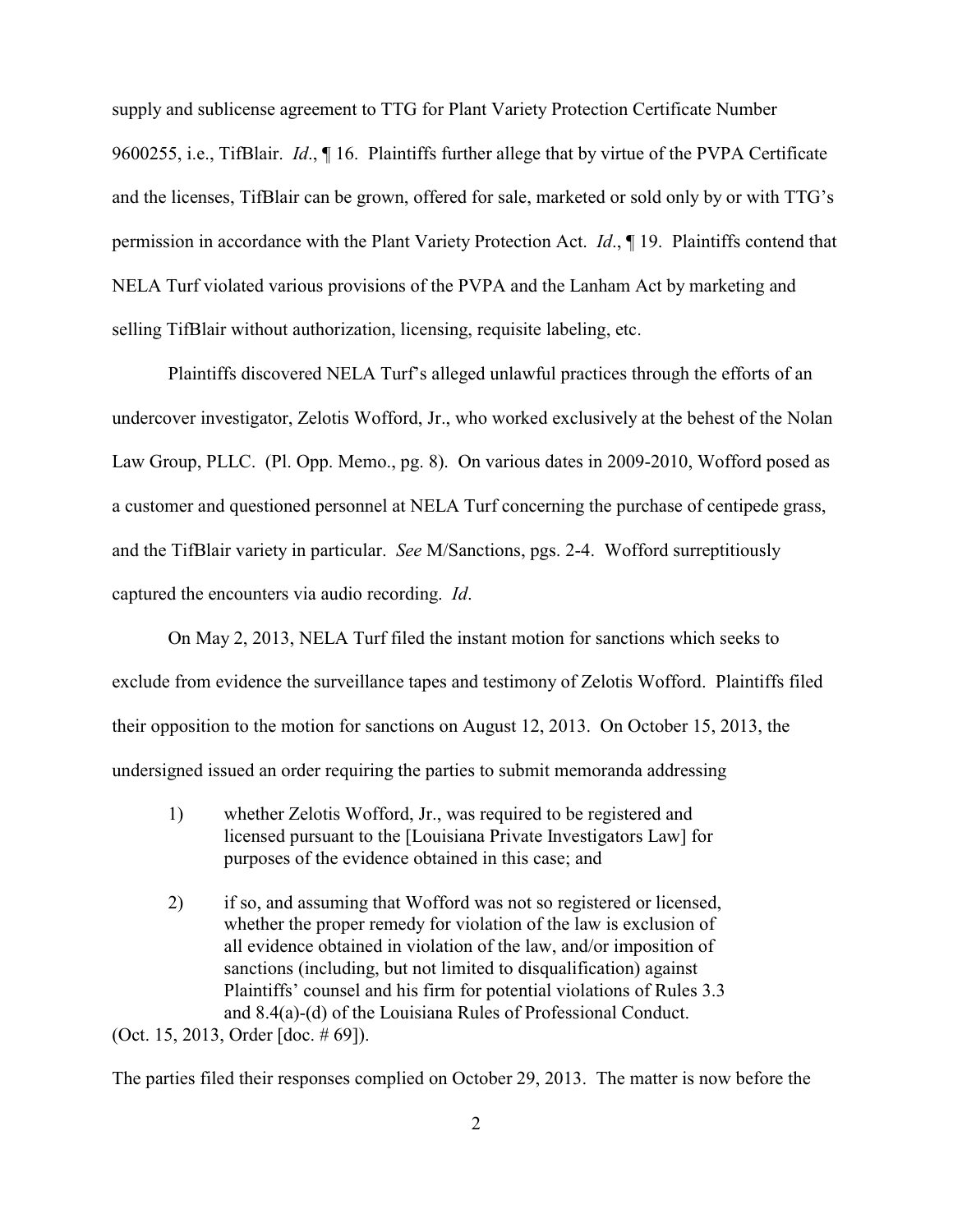court.

## **Analysis**

Although not clearly delineated in its motion, NELA Turf contends that Plaintiffs' counsel, Duff Nolan, violated various ethical rules because 1) he employed a private investigator to surreptitiously record conversations with NELA Turf personnel; 2) the private investigator relied on deception and artifice to obtain evidence from NELA Turf personnel; and 3) he violated Louisiana law by using a private investigator who was not licensed or registered in Louisiana. As a result of these alleged ethical lapses, NELA Turf petitions the court to sanction Plaintiffs by precluding their private investigator from testifying at the trial in this matter, and by requiring the return of all pertinent recordings made by the private investigator.

a) Law

In the Fifth Circuit, "[a] motion to disqualify counsel is the proper method for a partylitigant to bring the issues of conflict of interest or breach of ethical duties to the attention of the court." *In re Am. Airlines, Inc.*, 972 F.2d 605, 611 (5th Cir. 1992). Ethical canons relevant to the inquiry include (1) the local rules for the Western District of Louisiana; (2) the American Bar Association's ("ABA") Model Rules of Professional Conduct; (3) the ABA's Model Code of Professional Responsibility; and (4) the state rules of conduct. *Horaist v. Doctor's Hosp. of Opelousas*, 255 F.3d 261, 266 (5th Cir. 2001). In addition, the Western District of Louisiana specifically adopted the Rules of Professional Conduct of the Louisiana State Bar Association. *Id*. (citing LR 83.2.4W).

The federal courts possess inherent authority to discipline an attorney. *Resolution Trust Corp. v. Bright*, 6 F.3d 336, 340 (5<sup>th</sup> Cir. 1993) (citations omitted). Courts also possess an inherent power to prevent *any* unprofessional conduct by attorneys who appear before them.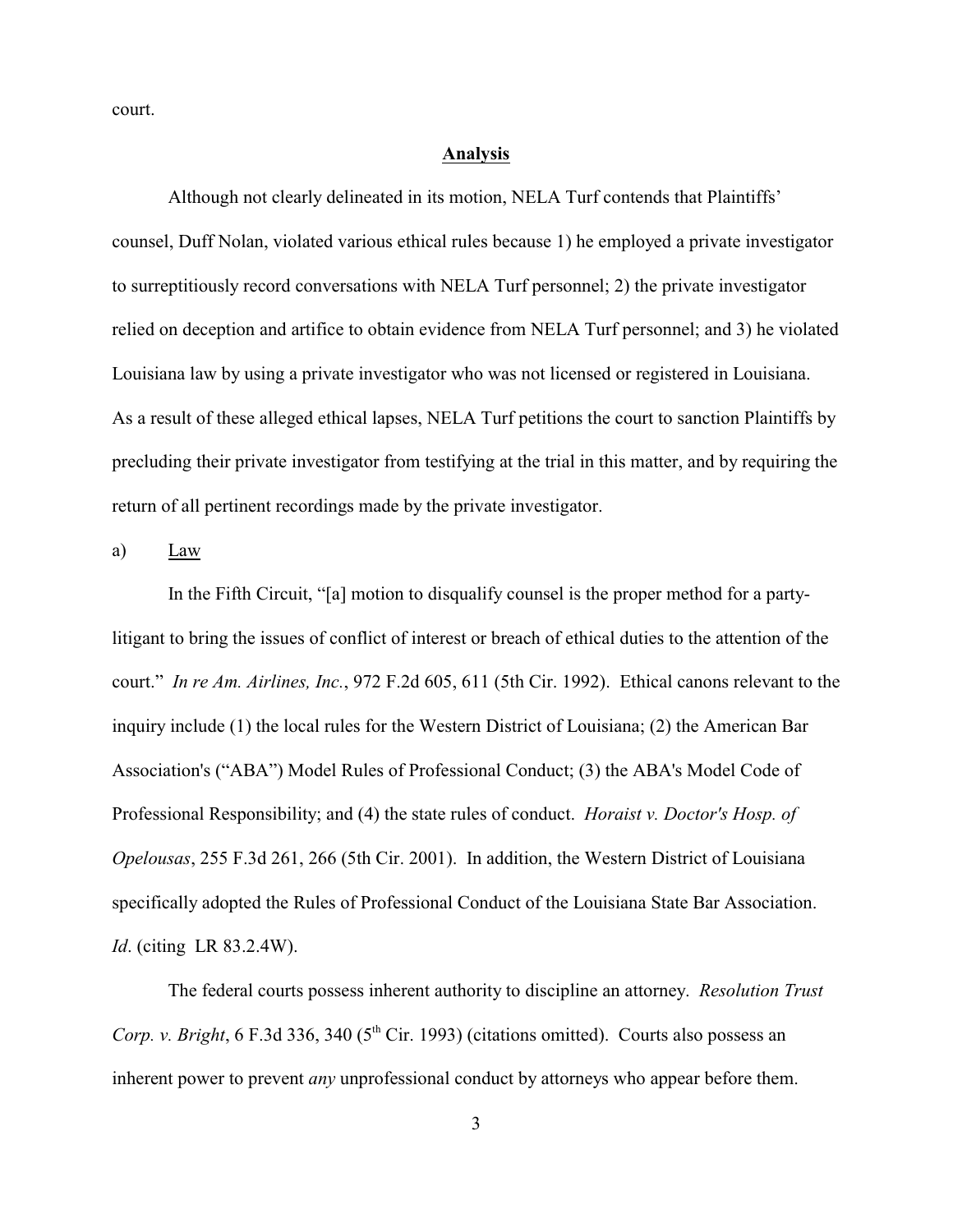*Jackson v. U.S.*, 881 F.2d 707, 710 ( $9<sup>th</sup>$  Cir 1989). The courts' inherent powers include the "authority to impose reasonable and appropriate sanctions on errant lawyers practicing before the court." *Natural Gas Pipeline Co. of Am. v. Energy Gathering, Inc.*, 86 F.3d 464, 467 (5th Cir. 1996) (citation omitted). Furthermore, "once a district court has admitted an attorney to practice before it *pro hac vice,* it may revoke that attorney's admission if, after following the proper disciplinary procedure, it concludes that the attorney violated a clearly identifiable ethical rule." *United States v. Nolen*, 472 F.3d 362, 375 (5th Cir. 2006). Not only may the court impose necessary sanctions against the pro hac vice attorney directly, but sanctions also may be imposed through "the bar of which the pro hac vice lawyer is a member, as well as through the local lawyer with whom he is associated." *Sanders v. Russell*, 401 F.2d 241, 246 (5th Cir. 1968). However, "the threshold for the use of inherent power sanctions is high." *Crowe v. Smith*, 151 F.3d 217, 226 ( $5<sup>th</sup>$  Cir. 1998) (citation and internal quotation marks omitted). The sanction imposed must be "the least possible power adequate to the end proposed." *Natural Gas Pipeline Co. of Am., supra* (citations and internal quotation marks omitted).

In addition, "to impose sanctions against an attorney under its inherent power, a court must make a specific finding that the attorney acted in 'bad faith.'" *Chaves v. M/V Medina Star*, 47 F.3d 153, 156 ( $5<sup>th</sup>$  Cir. 1995) (citations omitted). Bad faith "is not simply bad judgment or negligence, but rather it implies the conscious doing of a wrong because of dishonest purpose or moral obliquity; . . . it contemplates a state of mind affirmatively operating with furtive design or ill will." *United States v. Gilbert*, 198 F.3d 1293, 1299 (11th Cir. 1999) (citing *inter alia*, BLACK'S LAW DICTIONARY 139 (6th ed.1990)). Sanctions are not warranted against an attorney who acts on an incorrect interpretation of the law, so long as he had a reasonable argument for his interpretation of the law that was motivated by a proper purpose. *See Chaves, supra*.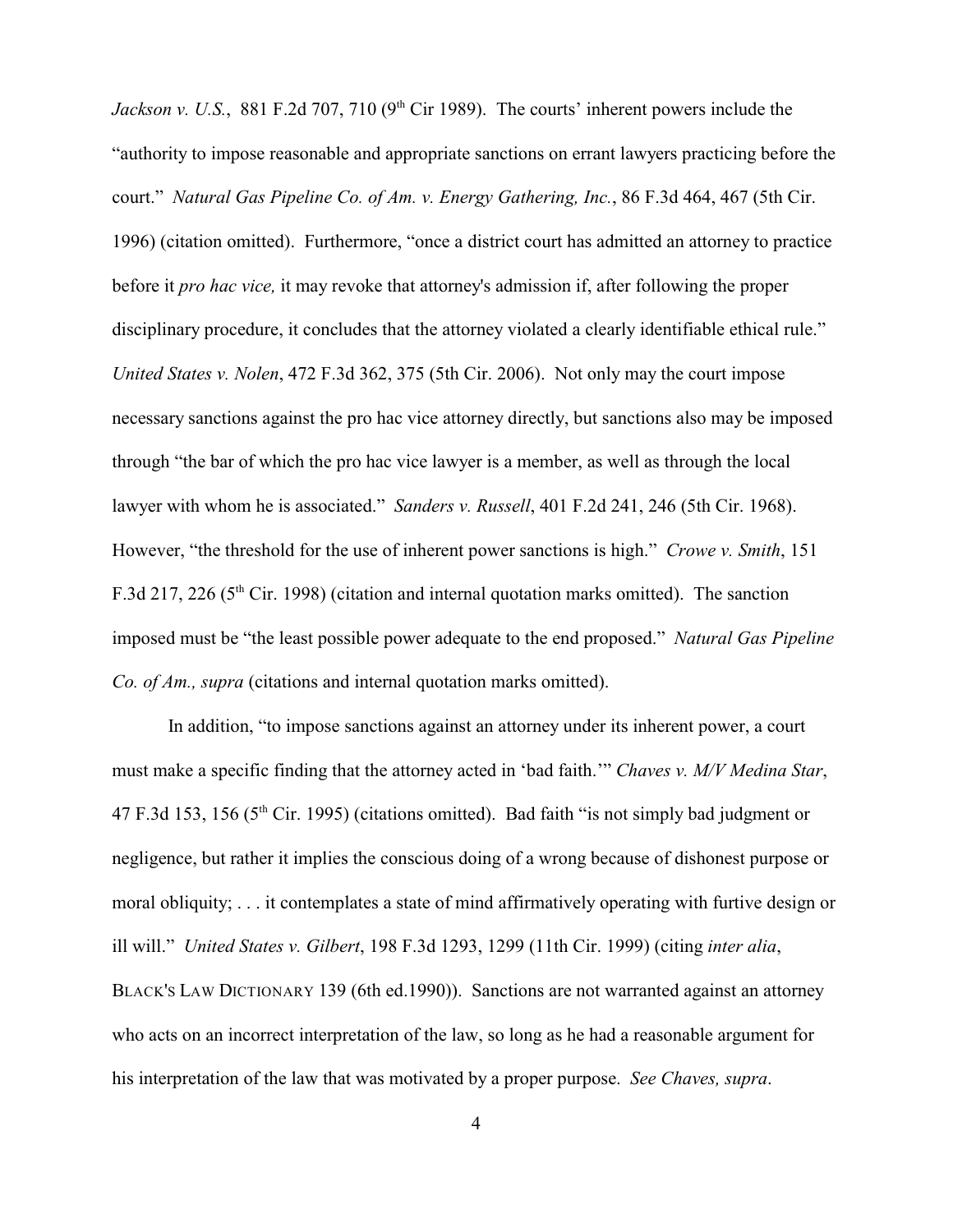## b) Discussion

The instant motion was inspired by a motion for sanctions filed by the defendant(s) in a similar case against these same Plaintiffs: *The Turfgrass Group Incorporated v. Carolina Fresh Farms, LLC*, Civil Action No. 10-0849 (D. S.C.). In the *Carolina Fresh Farms*, case, the South Carolina federal court imposed sanctions against Plaintiffs on the basis that, in South Carolina, there is a blanket prohibition against attorneys clandestinely recording conversations, even if the attorney (or his agent) is a party to the conversation. *Id*., Minutes from May 3, 2011, Hearing [Entry No. 92].

Recently, however, the Fifth Circuit remarked that in 2001, the ABA issued Formal Opinion 01-422, in which it expressly concluded that a surreptitious recording by a lawyer without the other party's consent is not, by itself, unethical if it is otherwise lawful in the particular jurisdiction. *Marceaux v. Lafayette City-Parish Consol. Gov't*, 731 F.3d 488, 495 (5th Cir. 2013) (citing *inter alia*, ABA Comm. on Ethics and Prof'l Responsibility, Formal Op. 01–422 (2001)). Because Louisiana is a "one-party consent" state,  $2 \text{ and in the absence of any}$ indication that Louisiana would view such recordings as "unethical" despite the ABA's current position on the issue, the Fifth Circuit declined to conclude that one-sided recordings (albeit, made by a layperson), were obtained unethically. *Id*. The foregoing reasoning is expansive enough to compel the same result here, notwithstanding that the surreptitious recording is attributable to counsel via his employee. *See* LOUISIANA RULES OF PROF. CONDUCT, RULE 5.3.

Citing *Midwest Motor Sports v. Arctic Cat Sales, Inc.*, 347 F.3d 693, 696 (8th Cir. 2003),

 $\frac{1}{2}$  I.e., it is not unlawful for a person not acting under color of law to intercept an oral communication where such person is a party to the communication. *Marceaux, supra* (citing La. R.S. § 15:1303(C)(4)).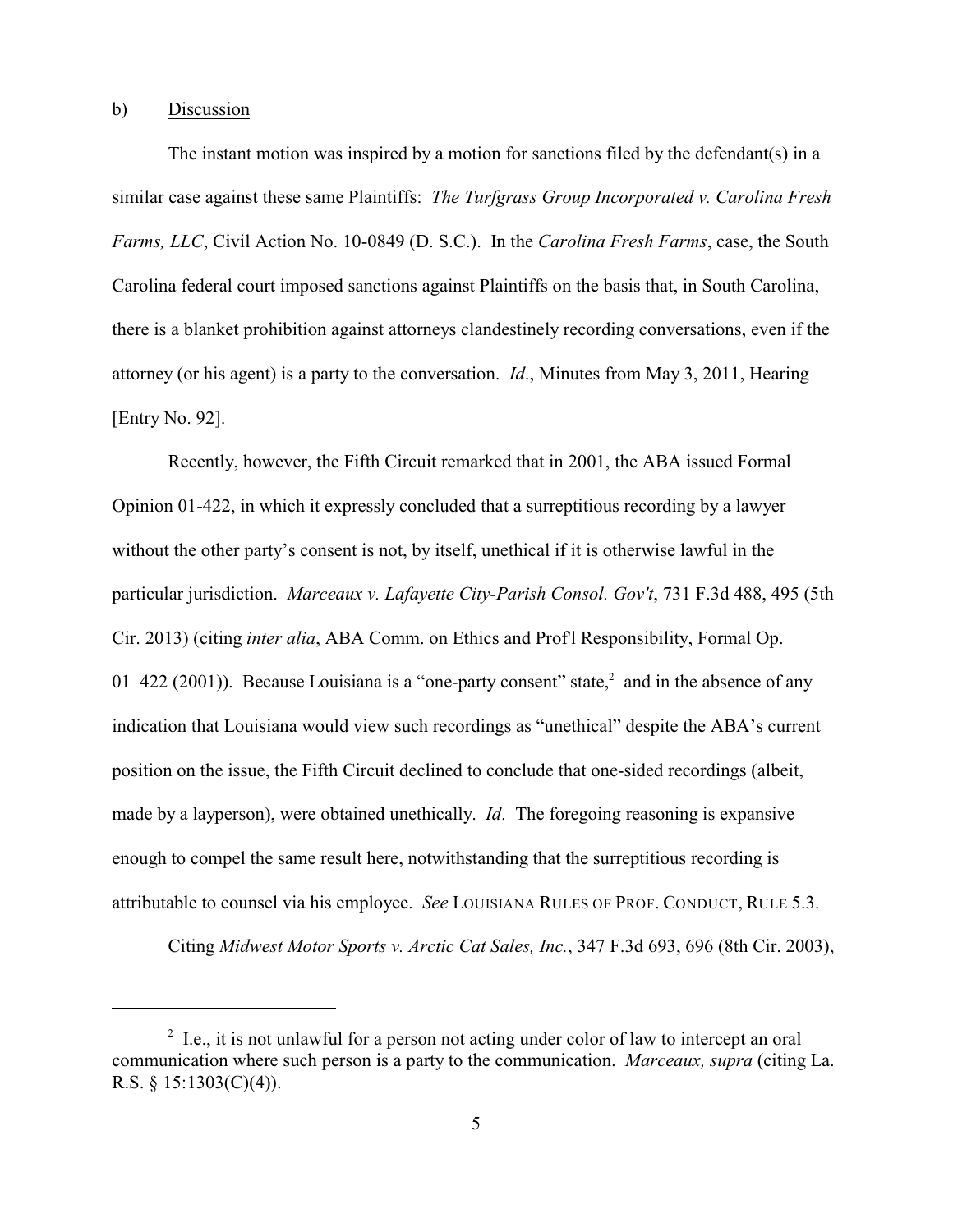Defendants further argue that Plaintiffs' counsel violated ABA Model Rule 8.4(c) by employing an undercover agent or tester to visit Defendants' place of business to obtain evidence against NELA Turf. In *Midwest Motor Sports*, however, the evidence was obtained *after* suit had filed, and thus, *after* the parties were represented by counsel. *See Midwest Motor Sports, supra*. In other words, the attorney-directed clandestine discovery operation transgressed ABA Model Rule 4.2. *Id*. Although the court determined that the attorney's conduct also violated Rule 8.4(c)'s prohibition against "conduct involving dishonesty, fraud, deceit or misrepresentation," it noted, in this regard, that the attorney resorted to self-help remedies when the information could have been obtained through the use of formal discovery techniques such as a motion to compel. *Id*.

Here, in contrast, Plaintiffs' counsel, Mr. Nolan, stresses that the use of an undercover investigator or tester is essential to uncover evidence of trademark and patent infringement *before* suit is filed. In *Carolina Fresh Farms*, Nolan informed the court that his investigator had tested approximately 1500 to 1600 entities for compliance, but obtained evidence that resulted in only about 30 lawsuits. *Carolina Fresh Farms, supra*; Transcript of May 3, 2011, Hearing, pg. 21 [Entry No. 92]. In other words, the undercover investigations were only performed for proper purposes, and only uncovered evidence to support a cause of action in a relatively small number of instances.

The court further observes that "[t]he prevailing understanding in the legal profession is that a public or private lawyer's use of an undercover investigator to detect ongoing violations of the law is not ethically proscribed, especially where it would be difficult to discover the violations by other means." *Cartier, a division of Richemont N. Am., Inc. v. Symbolix, Inc.*, 386 F. Supp. 2d 354, 362 (S.D. N.Y. 2005) (citing *Gidatex S.r.L. v. Campaniello Imports, Ltd.,* 82 F.Supp.2d 119, 123 (S.D. N.Y. 1999); *Apple Corps. v. International Collectors Society,* 15 F.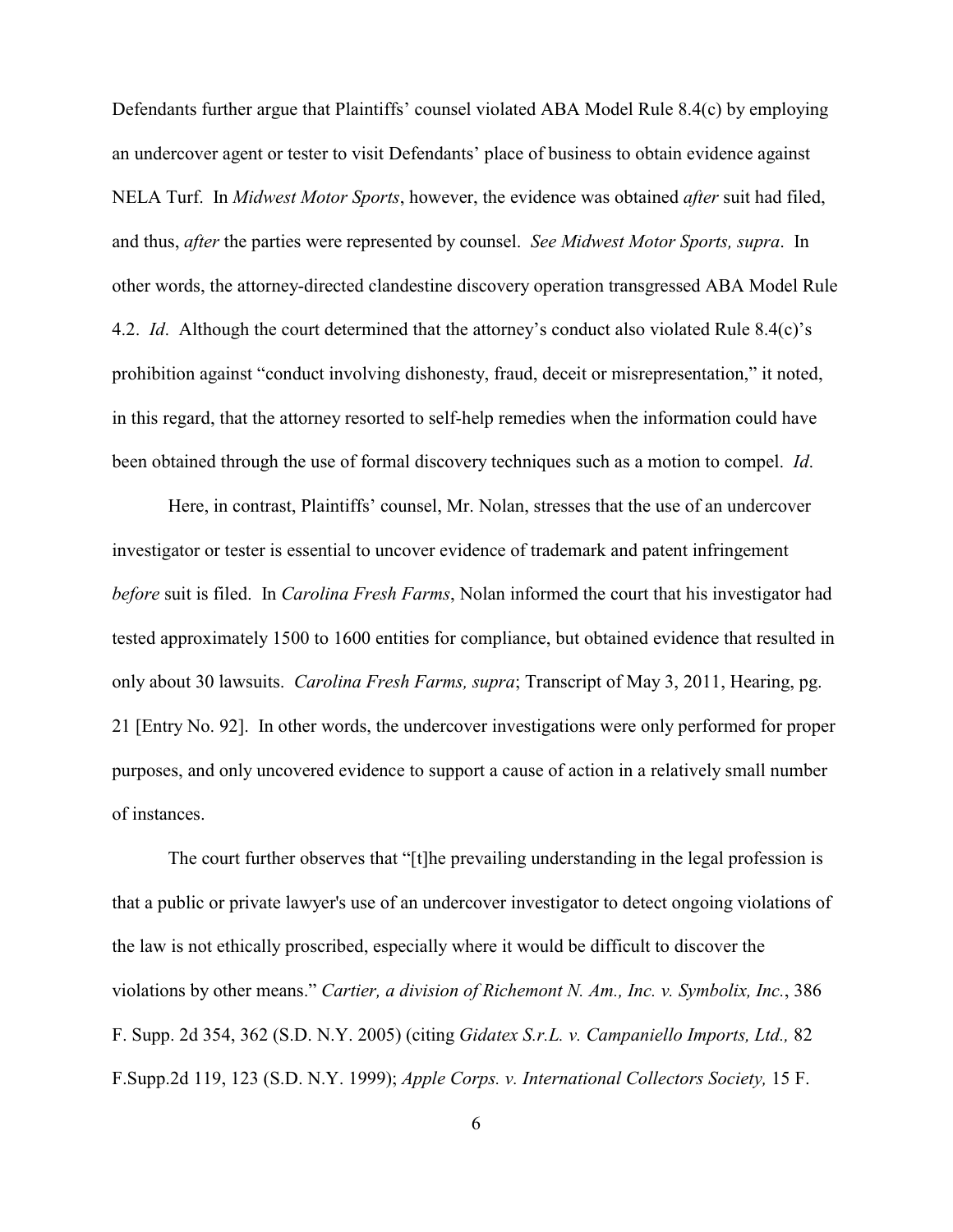Supp.2d 456, 475 (D. N.J. 1998)).<sup>3</sup> In the absence of any indication that NELA Turf was represented by counsel at the time of the investigation (or if it was, that Mr. Nolan was aware of that), and in light of the prevailing view that such pre-suit investigations are not unethical, the undersigned cannot conclude that Mr. Nolan knowingly violated applicable ethical norms by employing an undercover investigator to determine whether NELA Turf had violated protected patent and trademark rights.

Nonetheless, the undersigned *does* find that Mr. Nolan and his firm, Nolan Law Group, PLLC ("NLG"), violated Louisiana law by employing a private investigator who was not registered in this state. Under Louisiana's Private Investigators Law ("PIL"), it is unlawful for any person knowingly to "[e]mploy an individual to perform the duties of a private investigator who is not the holder of a valid registration card." La. R. S. § 37:3520(A)(2). Nolan does not contend that his private investigator, Zelotis Wofford, Jr., held a valid registration card during the investigation at issue. Instead, he contends that his firm, and its investigator, were not required to be registered or licensed in Louisiana because, despite NLG and Wofford's prior efforts to designate Wofford as an *independent contractor*,<sup>4</sup> research confirms that Louisiana law actually considers Wofford to be an *employee* of NLG. *See* April 26, 2013, E-Mail from Duff Nolan to

<sup>&</sup>lt;sup>3</sup> See also David B. Isbell & Lucantonia N. Salvi, ETHICAL RESPONSIBILITY OF LAWYERS FOR DECEPTION BY UNDERCOVER INVESTIGATORS AND DISCRIMINATION TESTERS; AN ANALYSIS OF THE PROVISIONS PROHIBITING MISREPRESENTATION UNDER THE MODEL RULES OF PROFESSIONAL CONDUCT, 8 Geo. J. Legal Ethics 791, 816 (1995). Mr. Isbell is the former chair of the ABA Standing Committee on Ethics and Professional Responsibility.

<sup>&</sup>lt;sup>4</sup> See Dec. 15, 2006, Contract for Investigation Services between Zelotis Wofford and NLG; Pl. Memo. [doc. # 71], Exh. A.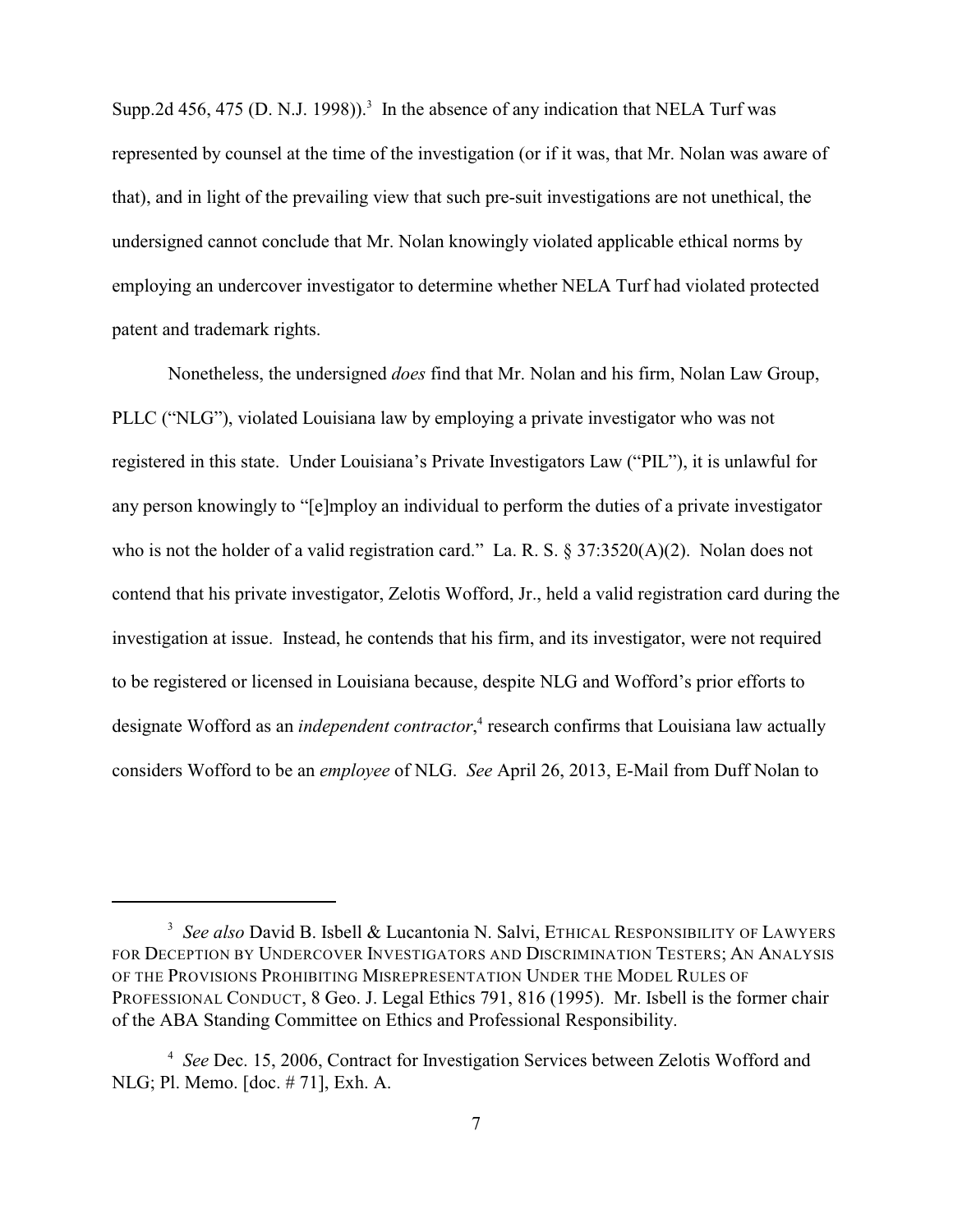Travis Holley, M/Sanctions, Exh. 4; Pl. Opp. Memo., pgs. 5, 8.<sup>5</sup>

In this court's October 15, 2013, Order the undersigned took judicial notice of the fact

that in *Carolina Fresh Farms*, Mr. Nolan represented and argued to the court that NLG's

investigator, Zelotis Wofford, Jr. was *not* an employee of the firm, but an independent contractor.

(Oct. 15, 2013, Order [doc. # 68], and attachments thereto). In its response to the court's order,

NLG

admit[ted] that the belief from 2006 to 2011 and the intention prior to the hearing in South Carolina and a short while thereafter was that Wofford had an independent contractor relationship with NLG, however, it is clear . . . that the relationship was not one of an independent contractor, but is one of an employeremployee.

(Pl. Reply Memo., pg. 11 [doc. # 71]).

NLG added that it did not discover that Wofford actually was its employee under Louisiana law until 2011 when it conducted exhaustive research on the issue. *Id*., pgs. 3-4. 6

Nonetheless, even if Mr. Wofford were an employee of NLG, the claimed exemption also requires that the employee perform "investigative work in connection with the affairs of such employer exclusively." La. R. S. § 37:3503(b)(viii). The phrase, "affairs of such employer exclusively," cannot be interpreted to include matters that the employer completes on behalf of other clients. If so, then the exception would swallow the proverbial rule because then all private

 $<sup>5</sup>$  The PIL exempts the licensing requirement for "[a] person or corporation which</sup> employs persons who do private investigative work in connection *with the affairs of such employer exclusively* and who have an employer-employee relationship with such employer." La. R. S. § 37:3503(b)(viii) (emphasis added).

 $\delta$  It is apparent to the court that Mr. Nolan and NLG are treading a fine line. When it suits their purpose, Mr. Wofford is deemed an independent contractor; when it no longer suits their purpose, they discover that Wofford is an employee. The court will credit Mr. Nolan's proffered epiphany. However, as detailed below, he was obliged to pre-disclose to the court his prior, inconsistent representations.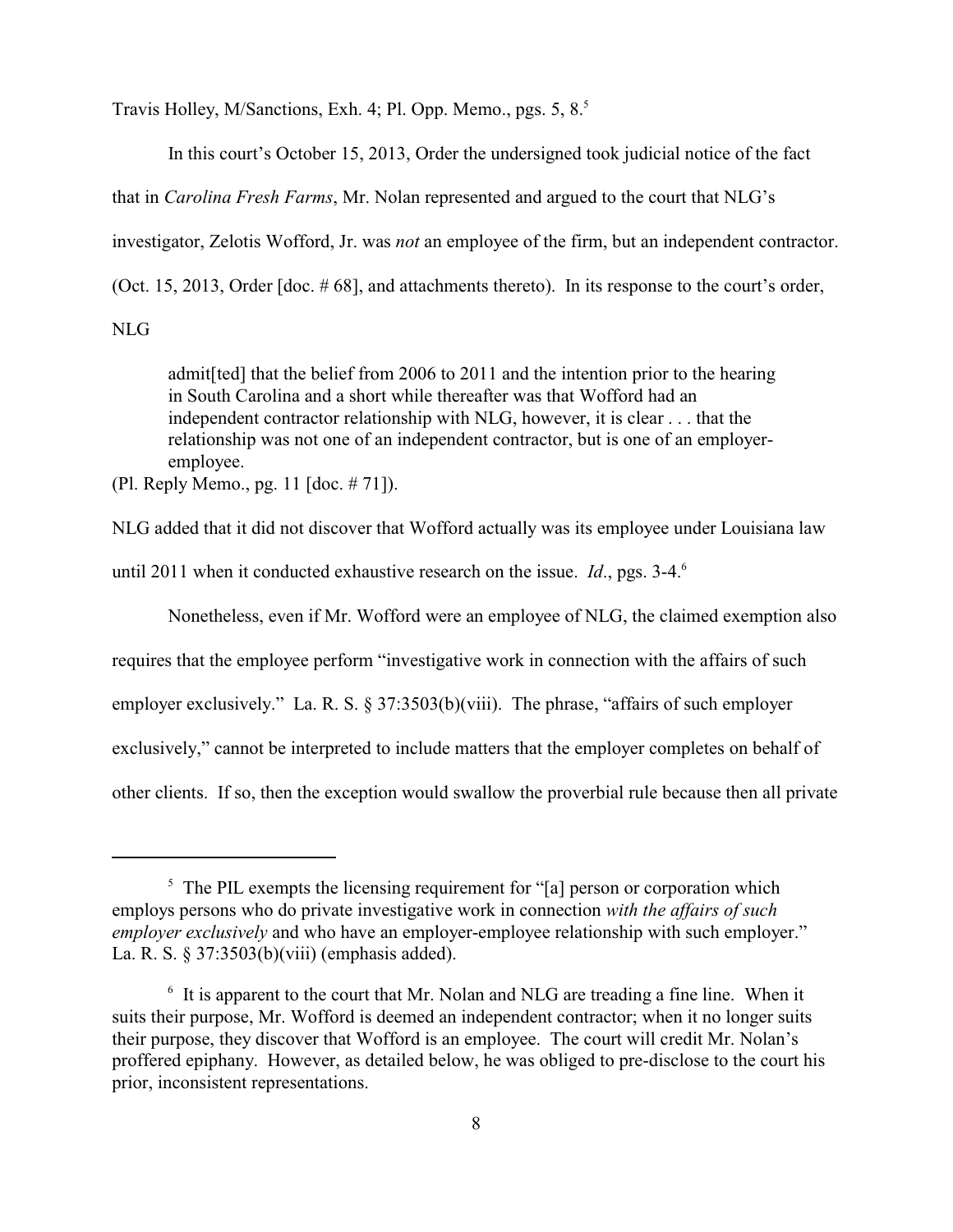investigator firms that employ private investigators would fall under the exception. Moreover, there is a separate exemption that specifically applies to employees of attorneys who are licensed to practice in Louisiana. La. R. S. § 37:3503(b)(iv). Mr. Nolan, however, is not licensed in Louisiana.

Accordingly, the court finds that Nolan and the NLG violated Louisiana's PIL by employing an unregistered person, Wofford, to conduct a private investigation of NELA Turf. However, there is no indication that Mr. Nolan knowingly or intentionally violated the law. The court did not uncover any case law interpreting or applying the PIL. Moreover, Nolan and NLG's interpretation of the exemption is not patently unreasonable. Thus, the court cannot conclude that Nolan acted in bad faith, and sanctions against counsel are not warranted.

Moreover, the court is not persuaded that precluding Plaintiffs from introducing at trial the illegally obtained evidence is the proper remedy. The PIL itself specifies the remedy for any violation of its provisions: fines and imprisonment. La. Rev. Stat. Ann. § 37:3521. It does not further mandate the suppression or exclusion of the illegally obtained evidence.

In addition, the Fifth Circuit has remarked that "[i]n the complex and turbulent history of the [exclusionary] rule, the [Supreme] Court never has applied it to exclude evidence from a civil proceeding, federal or state." *Park v. El Paso Bd. of Realtors*, 764 F.2d 1053, 1065-66 (5th Cir. 1985) (citation omitted). In *Park*, the court upheld the district court's decision to admit into evidence taped telephone conversations initiated by plaintiffs wherein they posed as prospective sellers to elicit evidence against defendants – an artifice that violated the local telephone tariff for recorded calls. *Id*. The court explained that the public interest in deterrence did not outweigh the benefit of providing the fact finder with all relevant evidence. *Id*. Similarly, in a Texas traffic camera case, the Fifth Circuit upheld the district court's decision not to exclude evidence from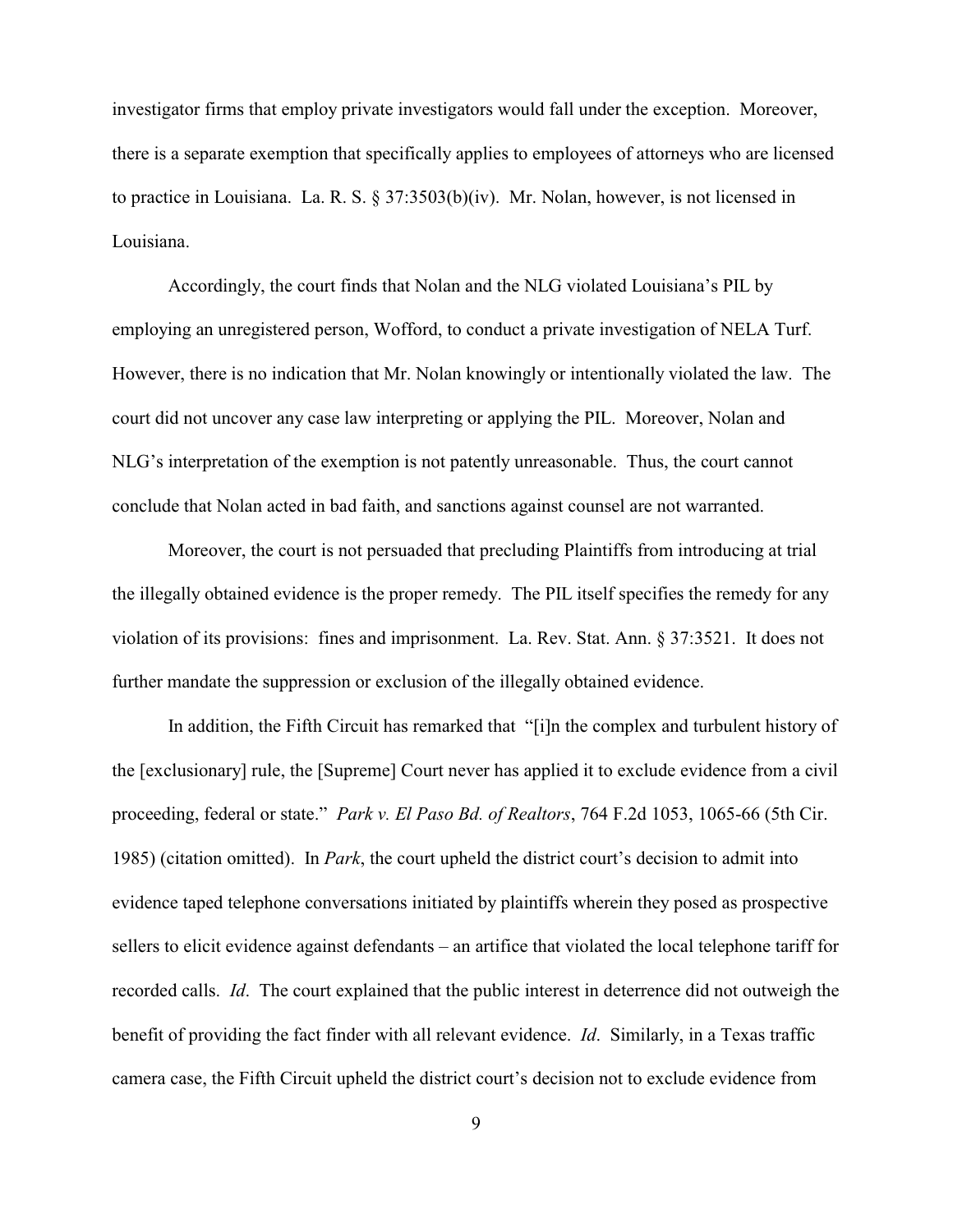the cameras, even though the photographs were obtained without the requisite license under Texas law. *Bell v. Am. Traffic Solutions, Inc.*, 371 F. App'x 488 (5th Cir. 2010).

In short, movants have not demonstrated that, under Louisiana (or federal) law, the inadvertent breach of the PIL by Plaintiffs' counsel requires suppression of the evidence obtained by the private investigator.

Although the court does not find that sanctions are warranted on the several grounds raised by Defendants, the court finds that it was disingenuous for Mr. Nolan to fail to disclose or acknowledge his prior, inconsistent arguments, evidence, and personal belief regarding Wofford's employment status that he advanced before another tribunal – until *after* the inconsistency was raised by this court.<sup>7</sup> At the very least, the undersigned finds that Mr. Nolan's conduct violated the spirit of Rule 3.3(a)(1) of the Louisiana Rules of Professional Conduct, as adopted by the Western District of Louisiana. LR 83.2.4W.<sup>8</sup> In so doing, he acted in bad faith. *See Crowe*, 151 F.3d at 236-237 (attorney misrepresentations constitute bad faith).

When a federal court's disciplinary rules fail to provide guidance regarding the appropriate sanction to be imposed for an attorney's transgressions, the court appropriately looks to the ABA's Standards for Imposing Lawyer Sanctions (the "ABA Standards"). *In Re Sealed Appellant*, 194 F.3d 666, 673 ( $5<sup>th</sup>$  Cir. 1999). "In imposing a sanction after a finding of misconduct, a court should consider the duty violated, the attorney's mental state, the actual or potential injury caused by the attorney's misconduct, and the existence of aggravating or

 $\frac{1}{1}$  In counsel's defense, the court acknowledges that the alleged violation of the PIL was not the principal thrust of Defendants' motion.

<sup>&</sup>lt;sup>8</sup> Rule  $3.3(a)(1)$  states that "[a] lawyer shall not knowingly:

<sup>(1)</sup> make a false statement of fact or law to a tribunal or fail to correct a false statement of material fact or law previously made to the tribunal by the lawyer."